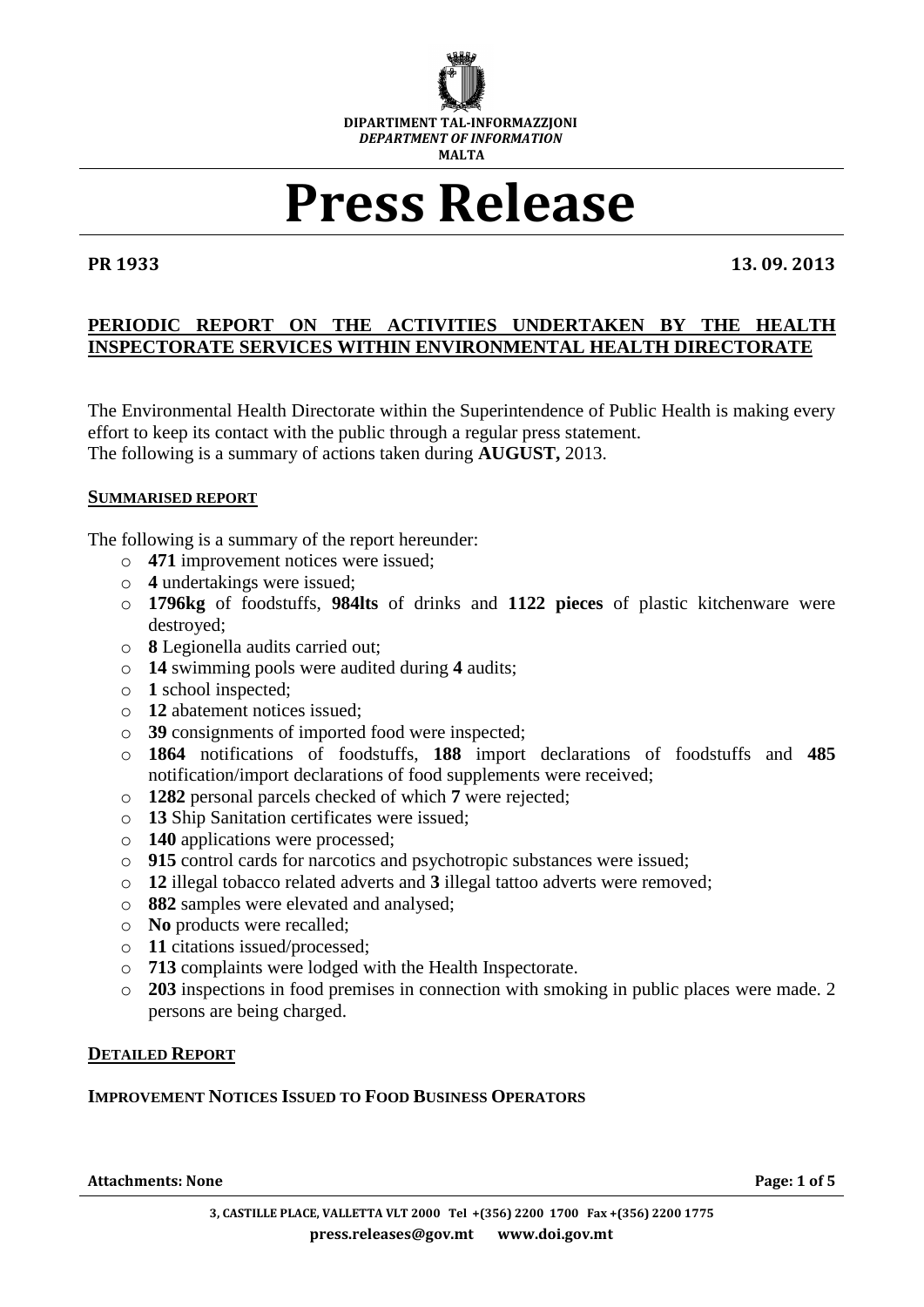**Four hundred and seventy one improvement notices** in terms of article 33 of the Food Safety Act were issued to food business operators by the Health Inspectorate Services. During this period **132 improvement notices** were also issued to open market stalls.

An improvement notice is sent to all food business operators following an unannounced inspection by Environmental Health Officers within their establishment. The intention of this notice is to inform food operators about deficiencies noted in their establishments while the operator is given a specific deadline in order to rectify these deficiencies. Though the seriousness of deficiencies might vary, legal action is initiated when major deficiencies are noted.

# **HACCP AUDITS**

**2 HACCP audits** were carried out. The **H**azard **A**nalysis **C**ritical **C**ontrol **P**oint is a Food Safety Management System which is obligatory in those food businesses providing high risk foods.

# **UNDERTAKINGS**

**4 undertakings** were entered into by the Health Inspectorate, and concerned several food and environmental health related issues.

Undertakings are legal agreements between the operators and the Health Authority specifying deadlines by which deficiencies in their premises should be remedied in compliance with standing legislation. Failure to abide with the agreed deadlines results in Court proceedings being initiated.

# **DESTRUCTION OF FOOD**

The amount of **foodstuffs** destroyed by the Health Inspectorate was **1796.47kgs of solids and 984lts of liquids**

The foodstuffs included:

- $\bullet$  Meat and poultry products  $-125.87$ kgs
- $\bullet$  Bread 9kgs
- $\bullet$  Cheeselets 6.6 kgs
- Cheesecakes  $-9kgs$
- $\bullet$  Sultanas 1646kgs
- Ice Tea 984lts

1122 pieces of plastic kitchenware were also destroyed during this month.

### **LEGIONELLA AUDITS AND POOL INSPECTIONS**

**Eight audits** at Hotels, and other similar premises to ascertain compliance with Control of Legionella Regulations, 2006 (L.N. 5 of 2006) and the Registration of Cooling Towers and Evaporative Condensers Regulations, 2006 (L.N. 6 of 2006) were performed by the Health Inspectorate.

**Fourteen swimming pools** were inspected during **four audits** carried out by the Health Inspectorate to verify compliance with Swimming Pools Regulations, 2005 (L.N. 129 of 2005)**. 7 new pools** were registered with the Health Authority during this month. This regulation specifies that all swimming pools with the exception of those situated at a single family residence need to register with this Directorate. A list of registered pools can be found in the Directorate's website mentioned below.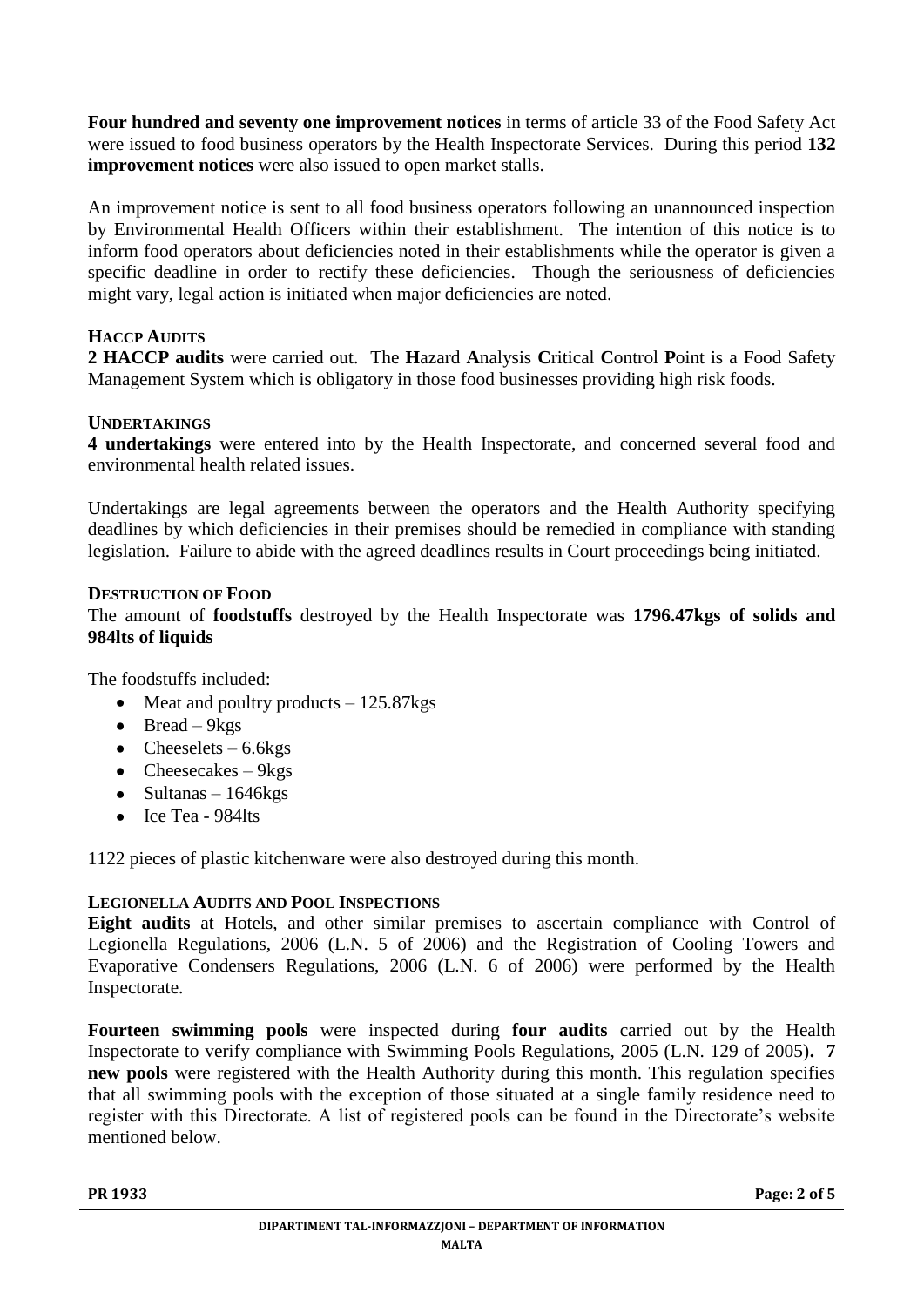#### **INSPECTIONS OF SCHOOLS**

**1 school** was inspected to ensure compliance with general hygiene requirements. Such inspections are carried out in private, government or church owned schools and whether, primary, secondary, tertiary or language or special schools.

#### **ABATEMENT NOTICES**

**12 abatement notices** were issued by the Health Inspectorate in terms of the Public Health Act in view of inspections and audits carried out in the previous days.

#### **CONSIGNMENTS**

**Thirty nine consignments** of food imported/traded into Malta were also inspected by Environmental Health Officers attached with the Port Health Services within this Directorate.

#### **CONSIGNMENTS DOCUMENTARY CHECKS**

**1864 notifications of foodstuffs, 188 import declarations of foodstuffs and 485 requests for importation of food supplements** were submitted to the Port Health Services as required by Trading Regulations of 2004 (Legal Notice 315 of 2004 which can be downloaded from [http://www.justiceservices.gov.mt/DownloadDocument.aspx?app=lom&itemid=11120&l=1.](http://www.justiceservices.gov.mt/DownloadDocument.aspx?app=lom&itemid=11120&l=1)

All traders of food including food contact materials and food supplements are reminded to notify the Port Health Services, 48hours in advance as explained in Press Release 1531 issued on  $13<sup>th</sup>$ August, 2011 (URL: [http://www.doi.gov.mt/EN/press\\_releases/2011/08/pr1531.pdf](http://www.doi.gov.mt/EN/press_releases/2011/08/pr1531.pdf) ).

#### **PERSONAL IMPORTS**

**1282 personal consignments** were also screened by the Port Health Services, of which **7 were rejected**.

#### **SHIP SANITATION CERTIFICATES**

**Thirteen** Ship Sanitation Certificates were issued by the Port Health Services. These inspections are carried out in terms of the International Health Regulations of 2005 and involve the assessment of the general hygienic conditions and control measures undertaken on ships. A Ship Sanitation Certificate needs to be renewed every 6 months at an authorised port; Malta being an authorised port.

#### **APPLICATIONS AND CONSULTATIONS**

The Health Inspectorate received **140 requests to process applications** to operate food and nonfood business. Prospective operators who wish to open such businesses are obliged to apply for a permit with the Malta Environment and Planning Authority (MEPA) and then apply for the actual licence with the competent authority such as the Trade Licensing Unit or Malta Tourism Authority. At every stage, this Directorate is consulted in order to verify suitability of proposed premises.

### **CONTROL CARDS FOR NARCOTIC AND PSYCHOTROPIC SUBSTANCES**

**915 control cards for narcotic and psychotropic substances** (332 males and 583 females) were issued by the Drug Control Unit, which is another unit falling under the Health Inspectorate Services. **156 of these cards** were **new applications.**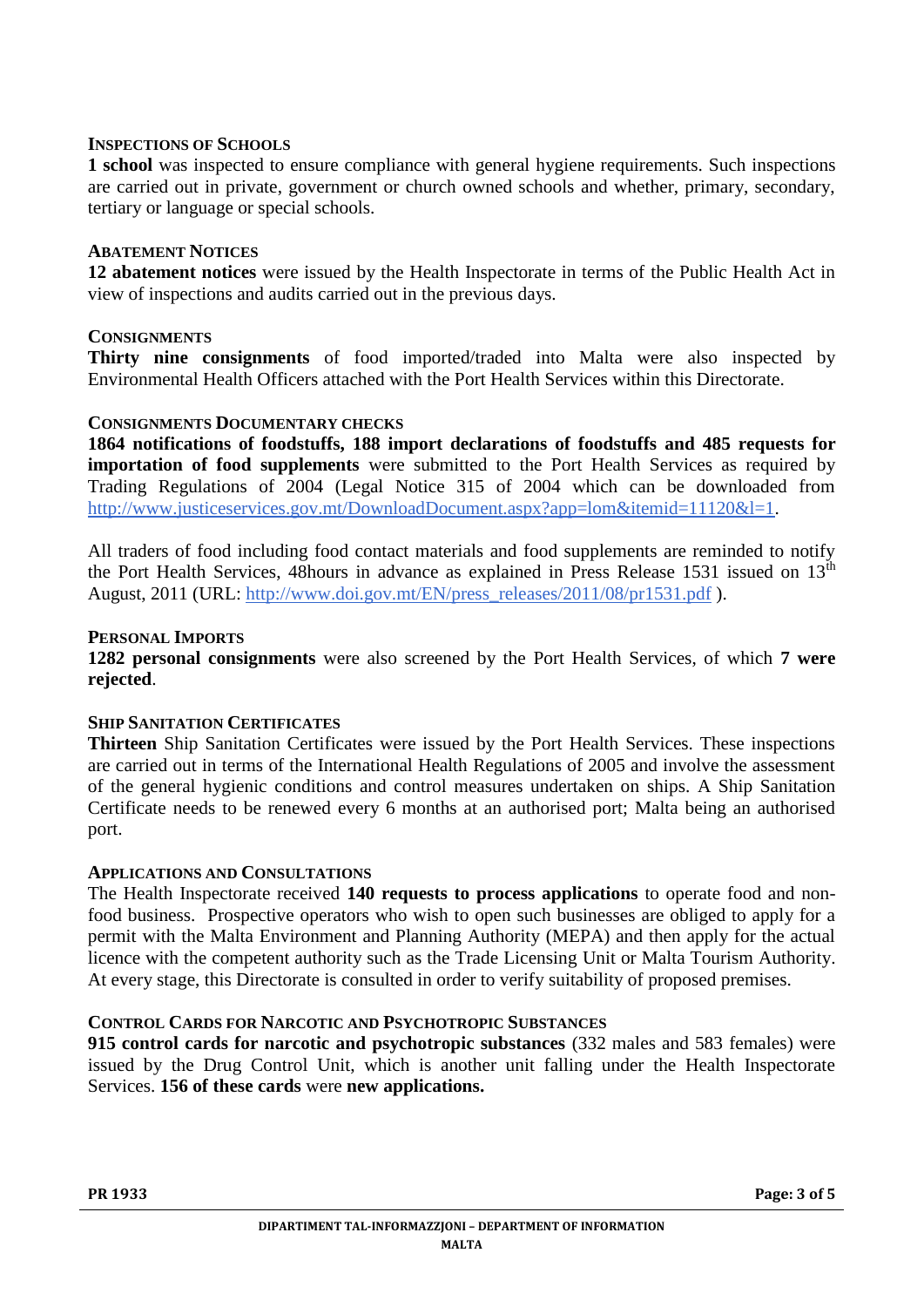These cards are issued when a medical doctor deems that a person needs to be prescribed a psychotropic drug. An application form is filled in and handed over to the patient which is in turn submitted to the Drug Control Unit, Shop 12, City Gate, Valletta Tel; 21245490.

# **ILLEGAL ADVERTISEMENTS**

**12 adverts** involving Tobacco products in breach of Tobacco (Smoking Control) Act was noticed and the respective advertiser was instructed to remove such advert - something which was actually complied with.

**3** adverts of **tattoo equipment** were also noted to be in contravention of the Control of Tattooing Act.

### **SAMPLES**

**534 samples** were elevated by the Health Inspectorate and submitted to the Public Health Laboratory for analysis and/or examination for several parameters.

# **BATHING WATER MONITORING PROGRAMME**

During the month of August, **348 samples of sea water** were collected and submitted to the Public Health Laboratory to be analysed for microbiological parameters as stipulated by EU Directive 2006/7/EC. The bathing water monitoring programme is carried out in accordance with the provisions of said EU Directive. The official bathing season started on the 13<sup>th</sup> May 2013 and will last till the  $20<sup>th</sup>$  October 2013. Sampling is carried out from 87 official bathing sites throughout the Maltese islands.

Up to the  $16<sup>th</sup>$  week of the monitoring programme the 87 sites have been classified as follows: 87 sites as Excellent Quality, **no** sites as Good, Sufficient or Poor Quality.

### **RECALLS**

No products were recalled in August.

# **CONTRAVENTIONS**

**Eleven contraventions** were issued / processed by the Health Inspectorate, **seven** of which were related to food safety issues:

- One person responsible of a food outlet was charged for not having traceable system and  $\bullet$ providing misleading information on a food label.
- Two persons responsible for different food outlets were charged separately providing  $\bullet$ misleading information on a food label.
- One person was charged for not abiding to an abatement notice issued on  $25<sup>th</sup>$  June 2013.  $\bullet$
- One person was charged for keeping a food outlet not according to the license, for keeping  $\bullet$ food (luncheon meat, ham, mortadella and ricotta) at a risk of contamination, for not providing an adequate label on a food product (frozen vegetables) and not having a traceable system.
- One person was charged for keeping a food outlet not according to the licence and for keeping food at risk of contamination.
- One person was charged for offering for sale food with misleading labelling  $\bullet$

**Four** were environmental health related: